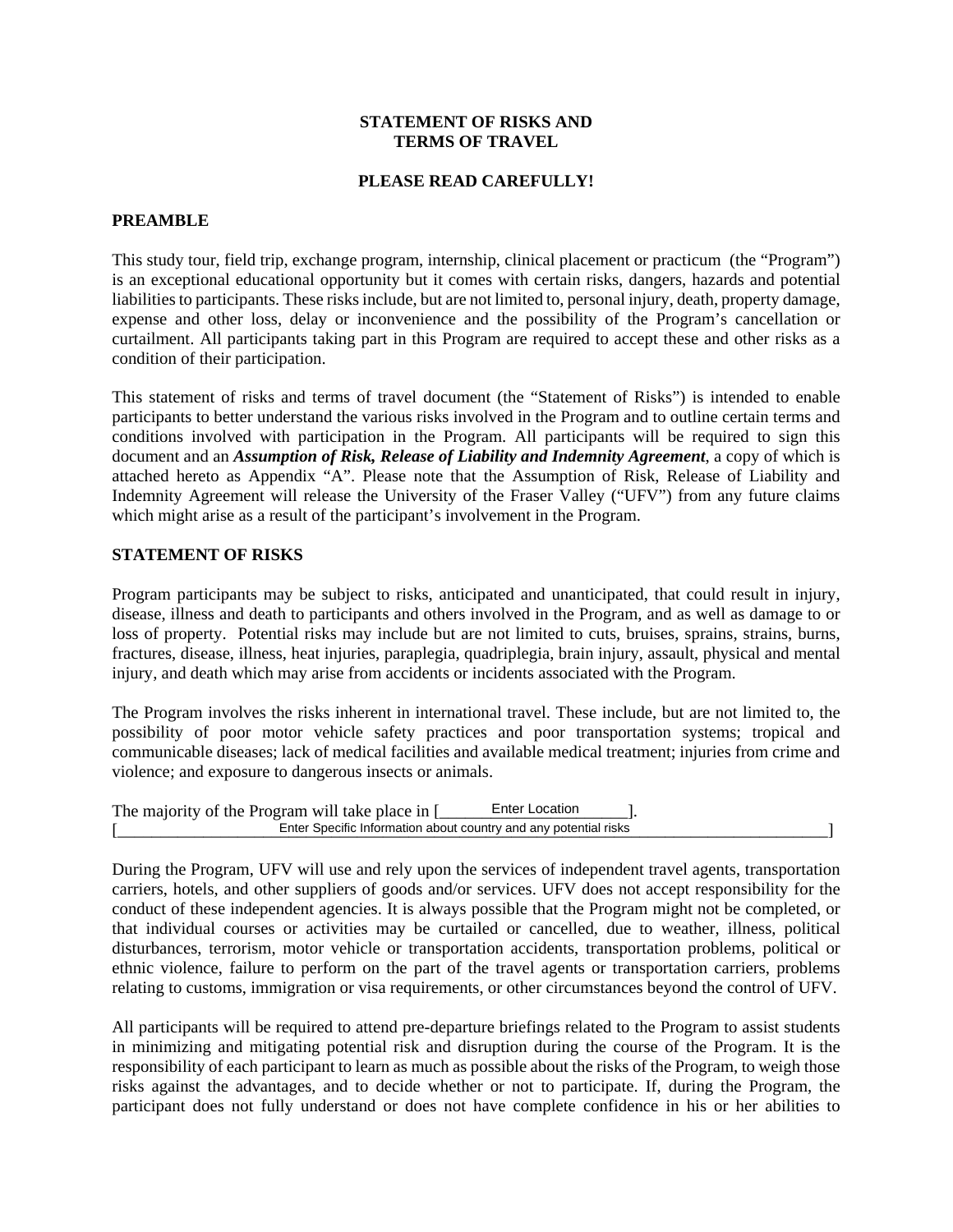undertake a related procedure, activity or task that is to be undertaken, then it is the participant's responsibility to advise the instructor accordingly or to ask the instructor for further clarification.

# **TERMS OF TRAVEL**

#### HEALTH CARE COVERAGE

I assure UFV that I am covered by appropriate health, hospitalization and accident insurance providing coverage for medical treatment, medical evacuation and repatriation for the countries I am traveling to. I acknowledge that UFV does not have medical personnel available at the location of the Program, during transportation or anywhere in the foreign countries being visited and is not responsible for any medical expense I may incur while abroad. I acknowledge that UFV may take any action it considers to be warranted under the circumstances regarding my health and safety.

## HEALTH AND SAFETY

I understand that if I have particular medical or dietary needs, or have any health factors or conditions that require accommodation, then I must advise the Program lead or course coordinator. Further, I understand that it is my responsibility to carry all necessary medications, and an adequate supply of such medications, while taking part in the Program.

I assure UFV that I have provided my designated emergency contact with copies of my personal information including my passport information, medical/travel insurance coverage, blood type and any information such as allergies, drug sensitivities, regular medications and other information (for example, medical conditions) that might be of significance to UFV or any physician or hospital that may be treating me in an emergency situation. I assure UFV that I have informed my emergency contact regarding all aspects of the Program, including the nature of possible risks.

#### ITINERARY CHANGES

I agree UFV may, in its sole discretion, make any change in the itinerary or any part of the Program it deems necessary. I understand and acknowledge that UFV is not responsible for any disruption in travel arrangements, or any consequent additional expenses that may be incurred there from.

### PERSONAL OR INDEPENDENT TRAVEL

I understand that UFV is not in any way responsible for my well-being with respect to any travel destinations beyond those specifically required under the Program that I may choose to undertake before, during or after the Program. Any travel that is not specifically required for the Program will be deemed personal or independent travel, which I will undertake as a private citizen. While on personal or independent travel, I acknowledge and agree that I am solely responsible for making my own travel arrangements and making my own decision regarding personal safety. I agree that UFV is not responsible for any injury I may suffer while on personal or independent travel before or after the Program or during free time.

## ACTS OR OMISSIONS OF OTHERS

I understand and agree that UFV does not represent or serve as agent for and cannot control the acts or omissions of other institutions, transportation carriers, hotels and other suppliers of goods and/or services connected with the Program. I agree UFV is not responsible for any personal injury to or loss of life to me or loss or damage to property that may be caused or contributed to by the act or omission of another institution or any of the suppliers of goods and/or services in connection with the Program.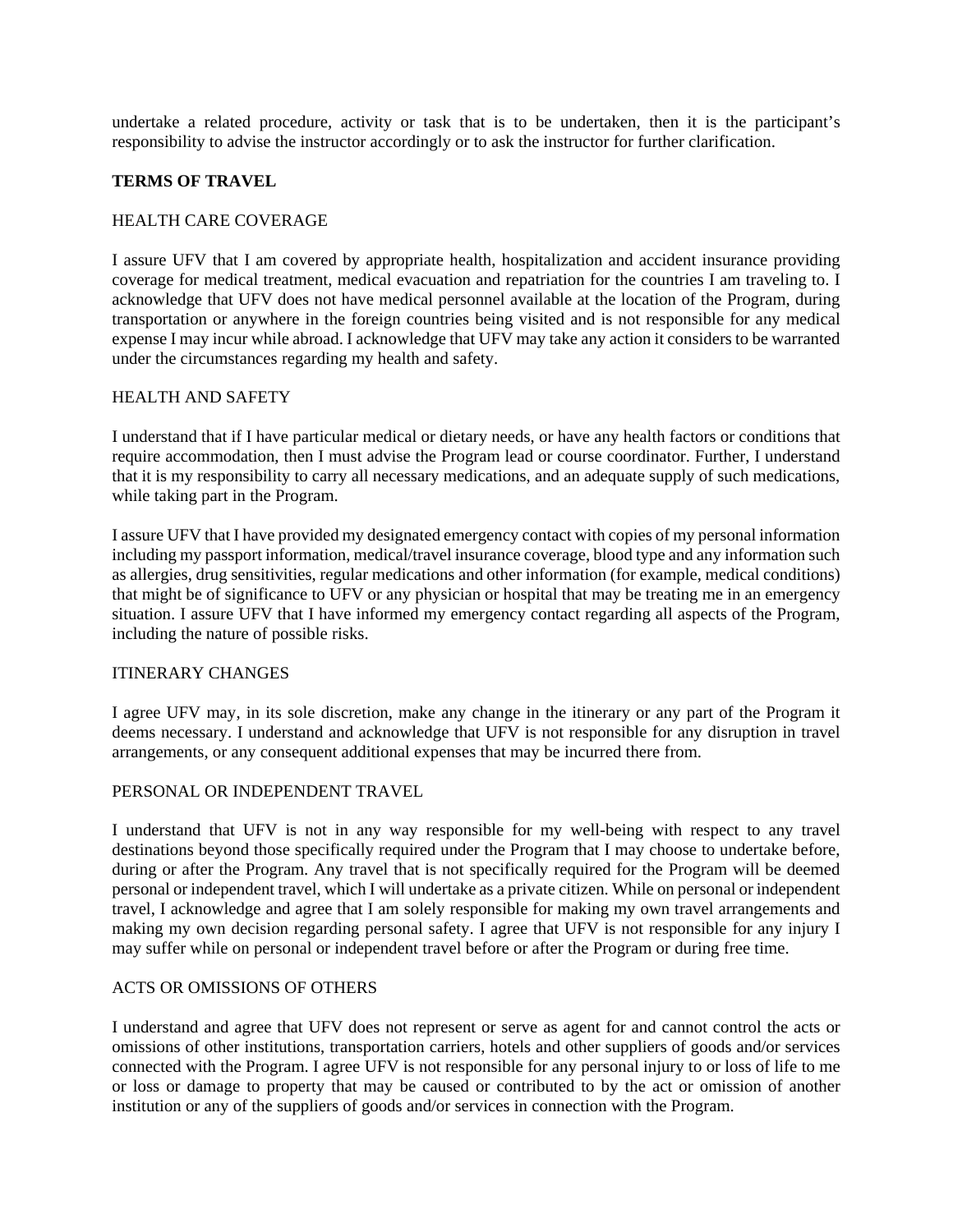# STANDARDS OF CONDUCT

I understand that each host country has its own laws and standards of acceptable conduct, including dress, manners, morals, politics, drug use, alcohol use and behavior. I agree that it is my responsibility to become informed of, and agree to abide by, all such laws and standards for each country to or through which I will travel during the Program.

I agree to comply with UFV's policies and procedures, the host institution's policies and procedures, and any rules or instructions that may be issued by UFV during the Program. I understand that there are potential consequences should I choose to not follow policies, procedures, rules or instructions.

I agree that should my behavior fall below that expected of a UFV student, then UFV may impose restrictions, including but not limited to removal from the Program, for violating these standards or for any conduct detrimental to or incompatible with UFV policy or the Program.

I acknowledge and agree that if my participation in the Program is terminated because of conduct issues, I may be sent home at my own expense with no refund or fees. Should I refuse to return home, then I will be deemed to be on personal or independent travel, as a private citizen.

# **ACKNOWLEDGEMENT**

I understand that it is my responsibility to learn as much as possible about the risks of this Program and to weigh those risks against the advantages, and to decide whether or not to participate.

By signing below, I acknowledge and agree that I have read this *Statement of Risks and Terms of Travel* document, fully understand all the risks as outlined herein, and had the opportunity to ask questions about such risks and the terms of travel. Further, I agree to act in accordance with the terms and conditions outlined herein.

| Signature of Participant: | <b>Signature of Witness:</b> |  |
|---------------------------|------------------------------|--|
|                           |                              |  |
| Date:                     | Witness (Print Name):        |  |
|                           |                              |  |